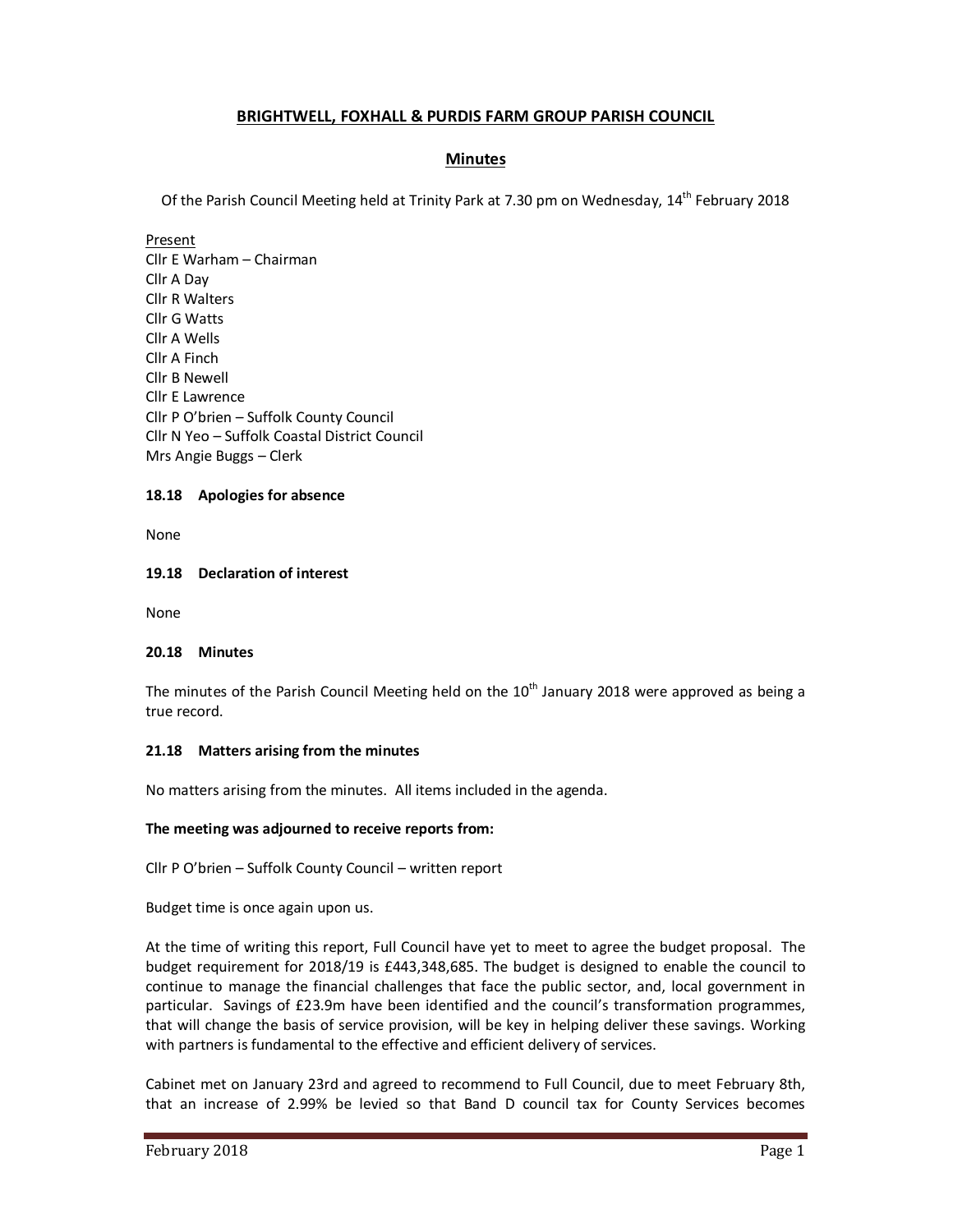£1,161.90 and a 2% increase in Adult Social Care precept, in line with govt. expectations- means Band D to £80.64. ( see table below). I hope this is helpful.

|                                     | <b>General</b>     | <b>Social Care</b> |
|-------------------------------------|--------------------|--------------------|
|                                     | <b>Council Tax</b> | <b>Precept</b>     |
| <b>Band</b>                         |                    | €                  |
|                                     | 774 60             | 5376               |
|                                     | 903.70             | 6272               |
| $rac{B}{C}$                         | 1,032.80           | 71.68              |
| $\frac{\overline{D}}{\overline{E}}$ | 1,161.90           | 80 64              |
|                                     | 1,420.10           | 98.56              |
| F                                   | 1,678.30           | 116 48             |
| $\overline{\mathbf{c}}$             | 1,936.50           | 134 40             |
|                                     | 2,323.80           | 161.28             |

Table 6: Recommended Council Tax 2018-19

I chaired the Police and Crime Panel that considered the Police & Crime Commissioner's proposed 2018/19 precept for policing in Suffolk.

Two options were proposed: Option1- increase in council tax by less than 2%. Option 2- increase in council tax by 6.8%. (equating to £12. Per annum for band D property).

Agreement to implement Option 1 would present significant operational and financial challenges for the Constabulary. Agreement to Option 2 would provide the necessary funding to: Maintain police visibility on county roads; improve police capability to combat drug misuse; improve emergency response; enhance effectiveness of Safer Neighbourhood Teams; maintain financial viability.

The Panel questioned the PCC most vigorously, particularly on the role of partners in delivering funding and service.

The Panel unanimously agreed Option 2.

Suffolk is achieving in education.

63.1% of students in the county are achieving the expected standard in English and Maths and Suffolk has closed the gap to national to less than 1%. Suffolk has also risen by 26 places in national league tables for this measure, to 83rd out of 151 authorities. The county has risen 5 places in national rankings for the percentage of students achieving the English Baccalaureate.

A Level pupils have once again performed well with the General Applied entry and Tech Level entries remaining above the national average figures.

A consultation is taking place regarding school and post 16 travel. The consultation closes 28th February. Suffolk is spending £21ml a year in getting children to and from school. If we do not take action costs will continue to rise, particularly with the growth in new housing. This is something we cannot afford.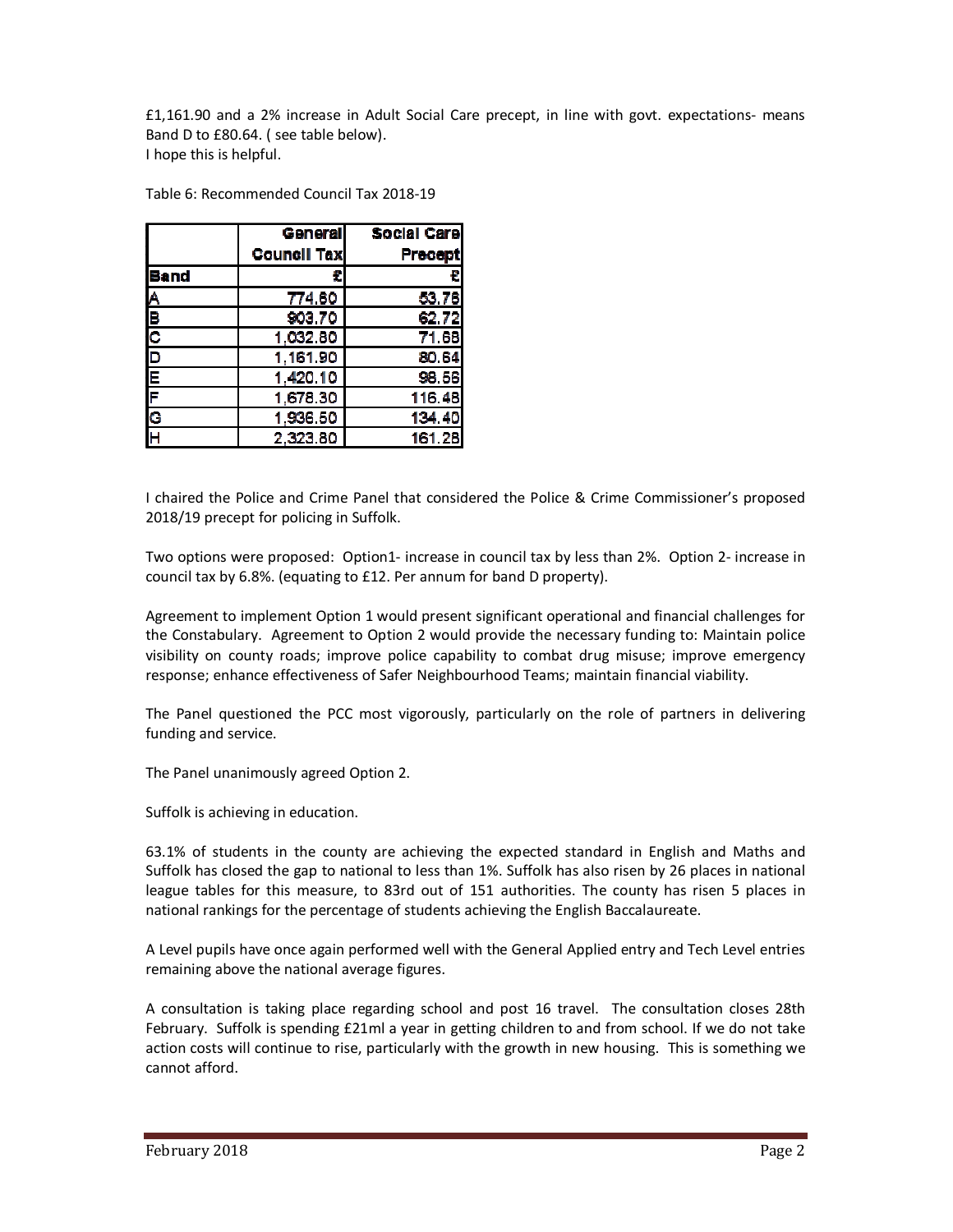Discussions took place over the lack of a police presence in the area. Cllr Patricia O'brien agreed to ask Tim Passmore Police and Crime Commissioner to attend the Annual Parish Council Meeting on Wednesday, 9<sup>th</sup> May 2018 at 7.00 pm. Action: Cllr O'brien / Clerk

Cllr N Yeo – Suffolk Coastal District Council

I am now back from my holiday and was feeling refreshed until I returned to work and then had a Task Force Development Group meeting the same day.

I am pleased to say that the application for the repair of the Foxhall sign is going through and perhaps you may have heard more than I have as to when the money will be forthcoming.

During my holiday I was in touch with Trevor Barber and have agreed to give him £2,000 towards the costs of the work for Brightwell Church and will send him the ECB application form in due course.

Regarding the Council once again, I can report a very positive financial performance for 2016/17 in respect of the General Fund, Reserves, the Capital Programme and the Collection Fund.

Through careful and effective budget management the Council delivered savings and achieved additional income, which helped to meet spending pressures and reduction in Government Grant. The Council increased its General Fund balance by £74k, to £4.194m, maintaining a prudent level of around 3%-5% of gross expenditure. The Council was able to increase its Earmarked Reserves by £8.571m. £6.676m of this was to the Business Rate Equalisation Reserve. This was due to rates income above the Governments baseline and a one-off transfer of a surplus from a prior year reduction in the appeals provision. The Capital Programme expenditure for 2016/17 was £4.096m, funded from external grants and contributions, capital receipts and capital reserve. The Council did not enter into any borrowing in 2016/17 to finance its capital expenditure and consequently remains debt free.

The final outturn position is subject to the audit of the Statement of Accounts. The audited Statement of Accounts will be submitted for approval to full Council in September 2017.

Sadly I was away during the Armed Forces weekend which was hosted by Suffolk Coastal District Council but I have heard from my fellow District Councillors that it was well attended and it was well worth all the hard work and effort that was put in to it by the organisers. Especially worth watching was the re-enactment of the Battle of Landguard Fort which I understand the English were victorious once again.

I have also been informed that tickets are now available for the Suffolk Coast Forum Conference 2017.

The event at Trinity Park, Ipswich, on Friday, 6 October, is the 6th annual community conference being staged by the Suffolk Coast Forum.

This year's conference focuses on valuing our coast. It aims to bring together the reasons why the coast is so important to our communities, our businesses, our economy, culture and heritage, as well as our environment.

The speakers and workshops will put forward the compelling case for building the future of our coast through planning, investment and management – outlining the many innovative ways in which this can and is being done here and elsewhere.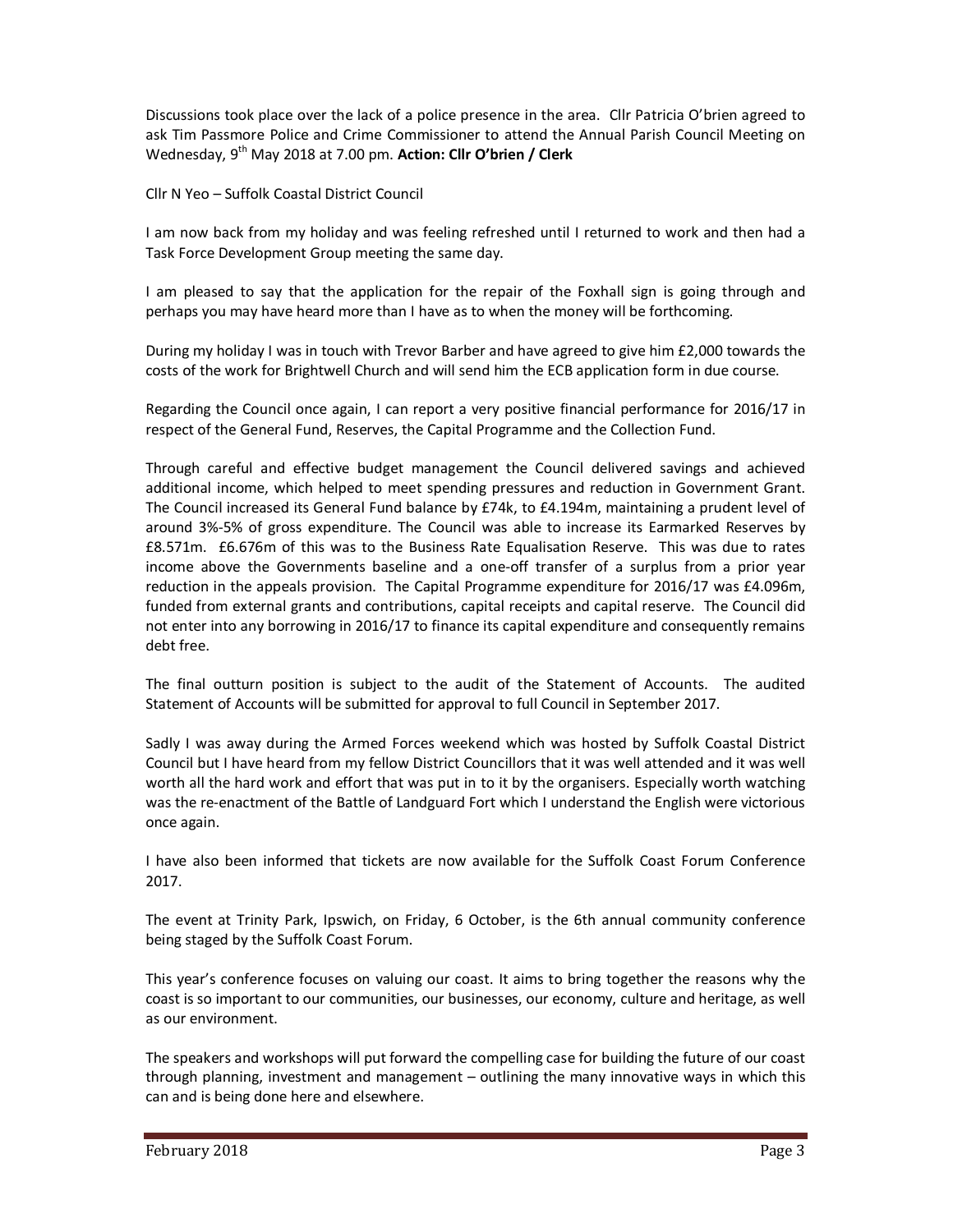The conference is free of charge. However, we would recommend booking your place early at: www.eventbrite.co.uk/e/suffolk-coast-and-estuaries-community-conference-2017tickets-26964786402

Before I went away on holiday I attended my first engagement in my role as Vice Chairman of the Council which was to visit Sutton who were holding a Flower Show. My daughter, Saskia, was my plus one and we had a lovely time looking at the beautiful displays.

The next full Council is on Thursday 27 July and I am sure that I will be able to report some more information when next we meet in September.

## **The meeting was re-convened.**

## **22.18 Clerk's Report**

The purpose of this report is to update members on outstanding issues, items received after the deadline for agenda items, correspondence and action taken by the Clerk.

### Website Upgrade

The website has now been upgraded and although there have been a few issues identified it appears to be working well. I am still in the process of learning how to update our site.

### Email from Patricia O'brien re Changes to Warren Heath Road

The Cabinet member for Ipswich has been asked by the residents of Warren Heath Rd, as part of the improvements to St Augustine's roundabout, whether the entry from Felixstowe Rd to Warren Heath Road, in bound into Ipswich, could be made No Right Turn or No Entry.

This is the response from Cabinet member:

At the moment the engineers are working up the possibilities. In a nut shell the options are:

- 1. Make the turning into Warren Heath Road from Felixstowe Road a no entry.
- 2. Make the turning into Warren Heath Road from Felixstowe Road a no right turn (leaving the left turn into WHR)
- 3. A right turn restriction coming out of Warren Heath Road onto Felixstowe Road
- 4. No change

Any change would be carried out as part of the work to Felixstowe Road and St Augustine's roundabout that is being carried out in work that starts the first week of June after the Suffolk Show.

No change to the access from Bucklesham Road/Warren Heath Road is proposed.

### Councillors Register of Interest

The website for councillors to register their interests has been decommissioned awaiting a new website. If any councillors need to make a change to their register of interests please let me know and I will give you a hardcopy to complete which I will then forward to SCDC. Please be aware that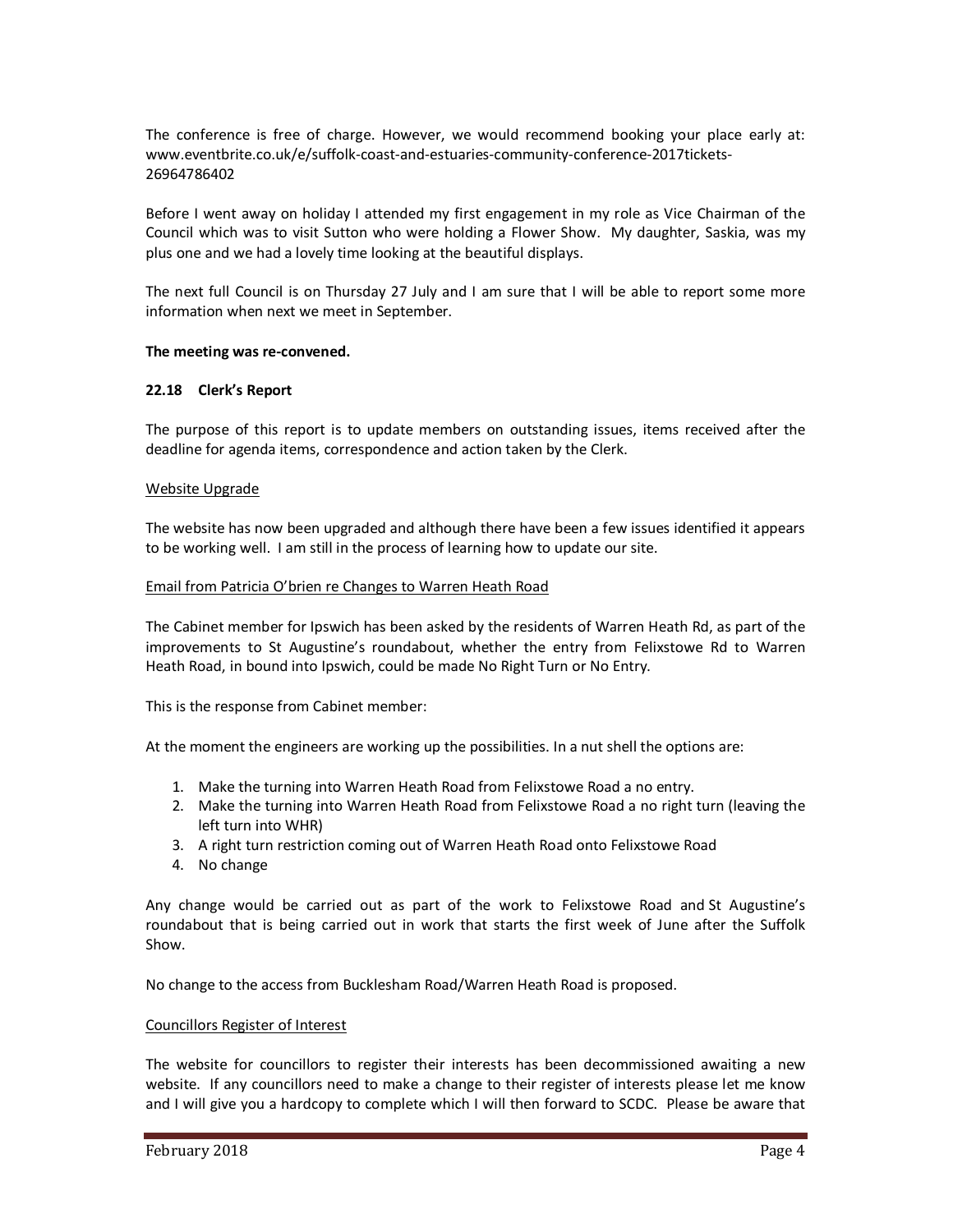although the website is currently unavailable it does not mean that if you have a change to your circumstances you do not need to declare it.

# Audit Update

Councils will receive the Annual Return at the usual time.

Those authorities that are £25,000 or less will have to declare it is exempt.

However, you will still have the internal audit, agree the Annual Return and then publish it on your website/noticeboard. As a Council you will pick the 14 days when Public Notice will be given and advertise accordingly (as usual).

Questions to the Auditor, will be directed to the external auditor for your County.

There will be no fee for authorities with a turn over of £25,000 or less, subject to ' An authority with neither income nor expenditure exceeding £25,000 that is **not** able to certify that it is an exempt authority as it does not meet the qualifying criteria, or if the authority wishes to have a limited assurance review by the external auditor, then the fee payable will be £200.

## Data Protection Regime

With regard to the Data Protection Officer, the Information Commissioner has stated that this role can be carried out by a member of staff ie Clerk or RFO. This advice has been backed up by SLCC who have also spoken to the ICO.

## Bird Flu

Defra are warning members of the public to be vigilant as there have been cases of Bird Flu in different parts of the country. If you have 'backyard' flocks of birds that become unwell or you find dead wild birds you should report this to Defra.

# **23.18 Straight Road Classification**

The Clerk reported that although David Chenery Suffolk County Council Highways Manager had been requested by both the Clerk and Cllr Patricia O'brien to attend a site meeting with Cllr Day regarding Straight Road he had still not agreed to a meeting. Following discussion, the Clerk was asked to write to the Chief Executive of Suffolk County Council stating that despite a number of requests David Chenery had still not agreed to meet the Parish Council to discuss a 30 mph speed limit on Straight Road. **Action: Clerk** 

## **24.18 Data Protection – ICO**

The Clerk reported that although she had contacted Jayne Cole at Local Council Public Advisory Service currently no courses are being delivered. The Clerk also reported that she had produced a document based on LCPA guidelines which had been circulated to councillors. The Clerk stated that ICO had set up a website designed for Parish Councils which included a tick list and self-assessment tool as to what needs to be carried out by Parish Councils before the new legislation is in place and that based on this information she would be carrying out an audit of information held by the Parish Council. The cost of registering with ICO is £35.00 however they do not accept cheques and the council would have to register on line using a payment card. Following discussion Cllr Warham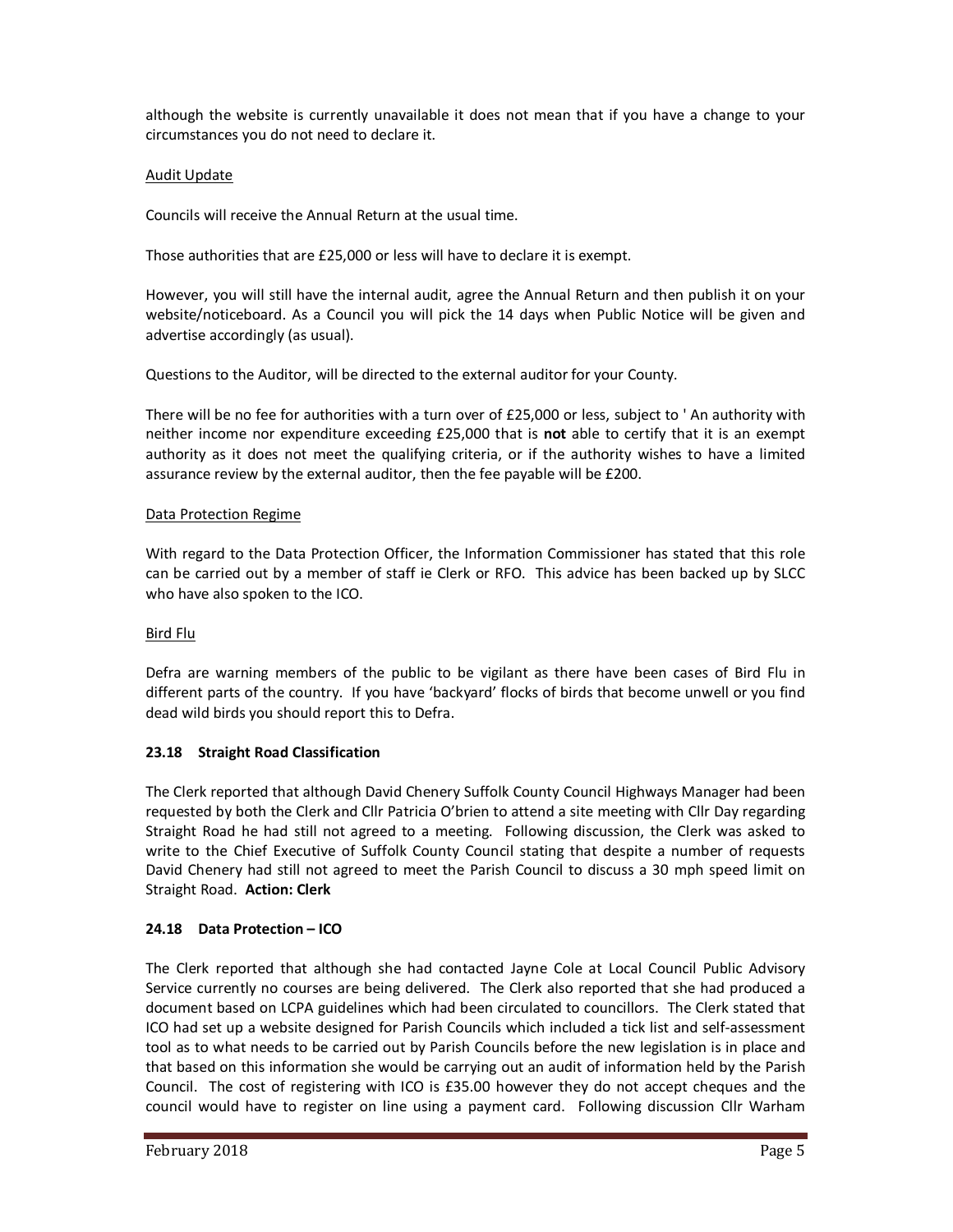proposed, seconded Cllr Day that the Clerk register for ICO and that the cost of the registration could be reclaimed by the Parish Council – all in favour. **Action: Clerk** 

## **25.18 Bus Shelter – Bucklesham Road**

Cllr Walters reported that the siting of the bus shelter would be put before the Golf Club Committee at the beginning of April 2018. It is hoped that the bus shelter will be sited at the east end of the site and that if agreement can be reached with the Golf Club a letter of agreement will be sent to the Parish Council. Cllr Walters reported that he had spoken to Simon Barnett at Suffolk County Council regarding the latest position concerning the siting of the bus shelter. **Action: Cllr Walters** 

## **26.18 Parking Entrance to Foxglove Crescent**

Cllr Watts reported that the vehicles at the entrance to Foxglove Crescent have been removed except for one which is always parked in the same position, so this problem appears to have been resolved.

Councillors discussed the problem of vehicles being parked on the grass verge by the junction of Foxglove Crescent and Essex Way. It was also reported that a vehicular access had been created at 2 Woodrush Road. The kerb is dropped at this point, but this is a dropped kerb for pedestrians, prams, wheelchairs etc. The Clerk was asked to write to Suffolk County Council Highways concerning this matter. **Action: Clerk** 

## **27.18 School Transport**

Cllr Newell gave a comprehensive report on the school transport proposals being made by Suffolk County Council and encouraged councillors to make their views known on www.schooltravel@suffolk.gov.uk. **Action: All Councillors** 

## **28.18 New Councillors**

Cllr Day said that with the additional housing in the parishes that maybe it was time to start to recruit new councillors. It was agreed that this item should be placed on the next agenda for further discussion. **Action: Clerk** 

## **29.18 Request for financial support from Bucklesham & Foxhall Village Hall Committee**

The Clerk reported that a request had been received from Bucklesham & Foxhall Village Hall Committee for financial support for the village which had been circulated to all councillors. Following discussions Cllr Warham proposed, seconded Cllr Finch that the Parish Council were not able to offer financial support to the village hall – all in favour.

### **30.18 Planning**

The Parish Council discussed the following planning matters.

### DC/18/0347/FUL Part Side Garden Malverton Elmham Drive Foxhall

The Parish Council has not objected to the application.

DC/17/5145/FUL Peelar Elmham Drive Foxhall